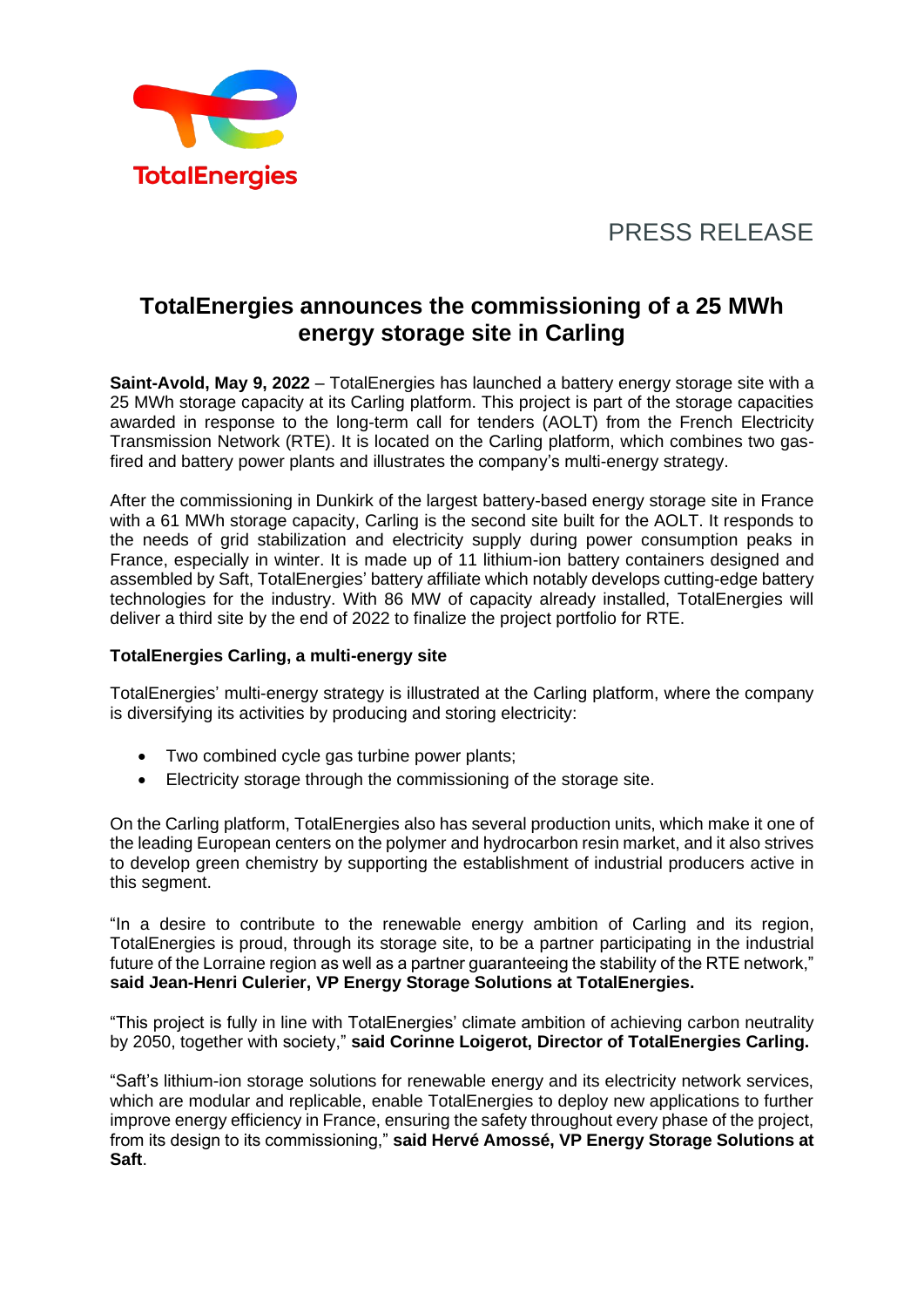#### **TotalEnergies and renewables electricity**

As part of its ambition to get to net zero by 2050, TotalEnergies is building a portfolio of activities in renewables and electricity. At the end of September 2021, TotalEnergies' gross renewable electricity generation capacity is 10 GW. TotalEnergies will continue to expand this business to reach 35 GW of gross production capacity from renewable sources and storage by 2025, and then 100 GW by 2030 with the objective of being among the world's top 5 producers of electricity from wind and solar energy.

#### **About TotalEnergies**

TotalEnergies is a global multi-energy company that produces and markets energies: oil and biofuels, natural gas and green gases, renewables and electricity. Our more than 100,000 employees are committed to energy that is ever more affordable, cleaner, more reliable and accessible to as many people as possible. Active in more than 130 countries, TotalEnergies puts sustainable development in all its dimensions at the heart of its projects and operations to contribute to the well-being of people.





#### **About TotalEnergies Carling**

The TotalEnergies Carling – Saint-Avold platform has nearly 380 employees and produces components used in manufacturing everyday materials. This involves polymers and resins (mainly in the form of pellets) that our customers use to manufacture daily objects, particularly food packaging, electronics, medical materials and products for the automotive industry. The site has five production units (polyethylene, polystyrene, polypropylene compound units as well as two resin units). It is home to the European management of Cray Valley, a TotalEnergies' subsidiary that supervises the resin production activity, which includes supply chain organization, a European research and development center, and production units. As the main site in Europe for polystyrene production for TotalEnergies, the facility contributes to developing the knowledge and techniques relating to the production of recycled polystyrene. The site also studies a recycling project on its compounding unit for the automotive industry and contributes to the Company's ambition: 30% of recycled and renewable polymers by 2030.

#### **About Saft**

Saft is a wholly owned subsidiary of TotalEnergies specialized in advanced technology battery solutions for industry, from the design and development to the production, customization and service provision. For more than 100 years, Saft's longer-lasting batteries and systems have provided critical safety applications, back-up power and propulsion for our customers. Our innovative, safe and reliable technology delivers high performance on land, at sea, in the air and in space. Saft is powering industry and smarter cities, while providing critical back-up functionality in remote and harsh environments from the Arctic Circle to the Sahara Desert.

#### **TotalEnergies Contacts**

- Energy Storage team: [cln1-bess@totalenergies.com](mailto:cln1-bess@totalenergies.com)
- Media Relations: +33 1 47 44 46 99 l [presse@totalenergies.com](mailto:presse@totalenergies.com) [l @TotalEnergiesPR](https://twitter.com/TotalEnergiesPR)
- Investor Relations: +44 (0)207 719 7962 l [ir@totalenergies.com](mailto:ir@totalenergies.com)

#### **TotalEnergies Carling Contact**

• Media Relations: Rose-Marie Caltabellotta l +33 3 87 91 73 45 l [rose](mailto:rose-marie.caltabellotta@totalenergies.com)[marie.caltabellotta@totalenergies.com](mailto:rose-marie.caltabellotta@totalenergies.com)

#### **Saft Contact**

• Media Relations: Antoine Frenoy l +33 1 58 63 16 60 l [antoine.frenoy@saftbatteries.com](mailto:antoine.frenoy@saftbatteries.com)

#### **Cautionary Note**

*The terms "TotalEnergies", "TotalEnergies company" or "Company" in this document are used to designate TotalEnergies SE and the consolidated entities that are directly or indirectly controlled by TotalEnergies SE. Likewise, the words "we", "us" and "our" may also be used to refer to these entities or to their employees. The* 

*\*\*\**